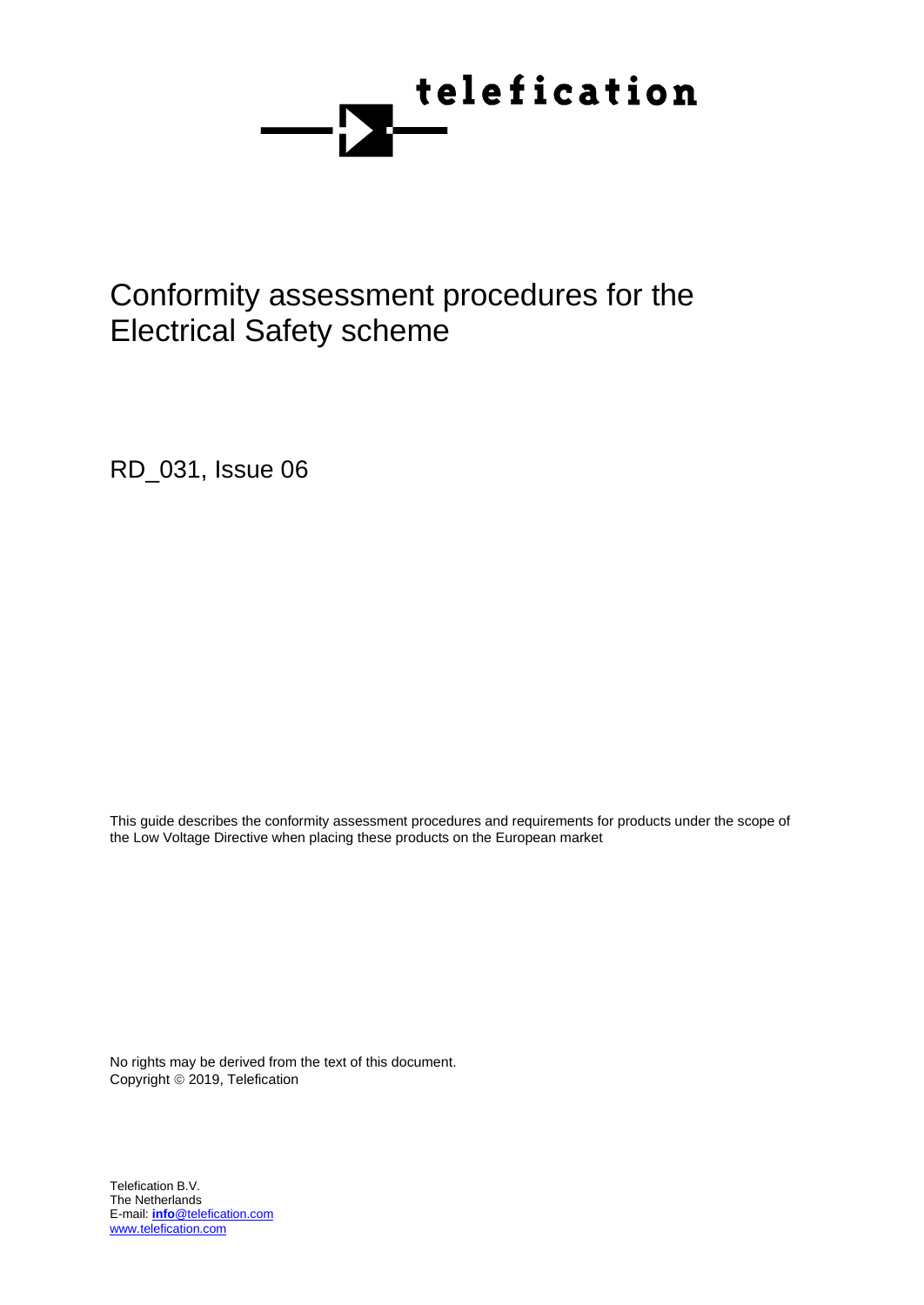procedures for the LVD scheme RD\_031, Issue 06

Conformity assessment<br>procedures for the LVD scheme **telefication** Date 17-09-19<br>Page 2 of 21

## **Revision record sheet**

<span id="page-1-0"></span>NOTE: The person who initiated the document or modified the document is responsible for maintaining this record sheet (in case of use please remove revision information)

| Revision       | <b>Section</b><br>number | Page<br>number | <b>Date</b> | Remark(s)                                                                                        | issued by  |
|----------------|--------------------------|----------------|-------------|--------------------------------------------------------------------------------------------------|------------|
| $\overline{4}$ |                          | 2              | 12-09-2013  | Revision record sheet added                                                                      | <b>KEB</b> |
| $\overline{4}$ |                          |                | 12-09-2013  | Change of document name                                                                          | <b>KEB</b> |
| $\overline{5}$ | 1.1                      | 4              | 15-08-2016  | Modified paragraph About Telefication                                                            | EB         |
|                | 4.5                      | 9              | 15-08-2016  | Modified paragraph Termination                                                                   | EB         |
|                |                          |                |             | (expiration), reduction, suspension and<br>withdrawal of Certificates                            |            |
|                | Abbreviations<br>etc.    | Annex A        | 15-08-2016  | control on EN 45011 and EN 45012;<br>replace by "ISO/IEC 17065" resp.<br>"ISO/IEC 17021-1"       | EB         |
|                | Annex E                  | 21             | 16-08-2016  | Changed Phone number                                                                             | EB         |
|                | Annex D                  | 20             | 17-08-2016  | Added RQ_160                                                                                     | $E$ B      |
| 6              | 1.1                      | $\overline{4}$ | 17-09-2019  | Information added "This scheme does<br>not fall under the NEN-EN-ISO/IEC<br>17065 accreditation" | AG         |
|                |                          |                |             |                                                                                                  |            |
|                |                          |                |             |                                                                                                  |            |
|                |                          |                |             |                                                                                                  |            |
|                |                          |                |             |                                                                                                  |            |
|                |                          |                |             |                                                                                                  |            |
|                |                          |                |             |                                                                                                  |            |
|                |                          |                |             |                                                                                                  |            |
|                |                          |                |             |                                                                                                  |            |
|                |                          |                |             |                                                                                                  |            |
|                |                          |                |             |                                                                                                  |            |
|                |                          |                |             |                                                                                                  |            |
|                |                          |                |             |                                                                                                  |            |
|                |                          |                |             |                                                                                                  |            |
|                |                          |                |             |                                                                                                  |            |
|                |                          |                |             |                                                                                                  |            |
|                |                          |                |             |                                                                                                  |            |
|                |                          |                |             |                                                                                                  |            |
|                |                          |                |             |                                                                                                  |            |
|                |                          |                |             |                                                                                                  |            |
|                |                          |                |             |                                                                                                  |            |
|                |                          |                |             |                                                                                                  |            |
|                |                          |                |             |                                                                                                  |            |
|                |                          |                |             |                                                                                                  |            |

| Issued/modified by<br><b>Function</b> | : Axel Gase<br>: Quality Assurance Manager |
|---------------------------------------|--------------------------------------------|
| <b>Revision</b>                       | : 6                                        |
| Date                                  | $: 17 - 09 - 2019$                         |

Verified by : Willem Jan Jong<br>Function : Manager Product Function : Manager Product Certification<br>Date : 17-09-2019  $: 17 - 09 - 2019$ 

Released by : Axel Gase<br>
Function : Quality Ass : Quality Assurance Manager<br>: 17-09-2019 Date of release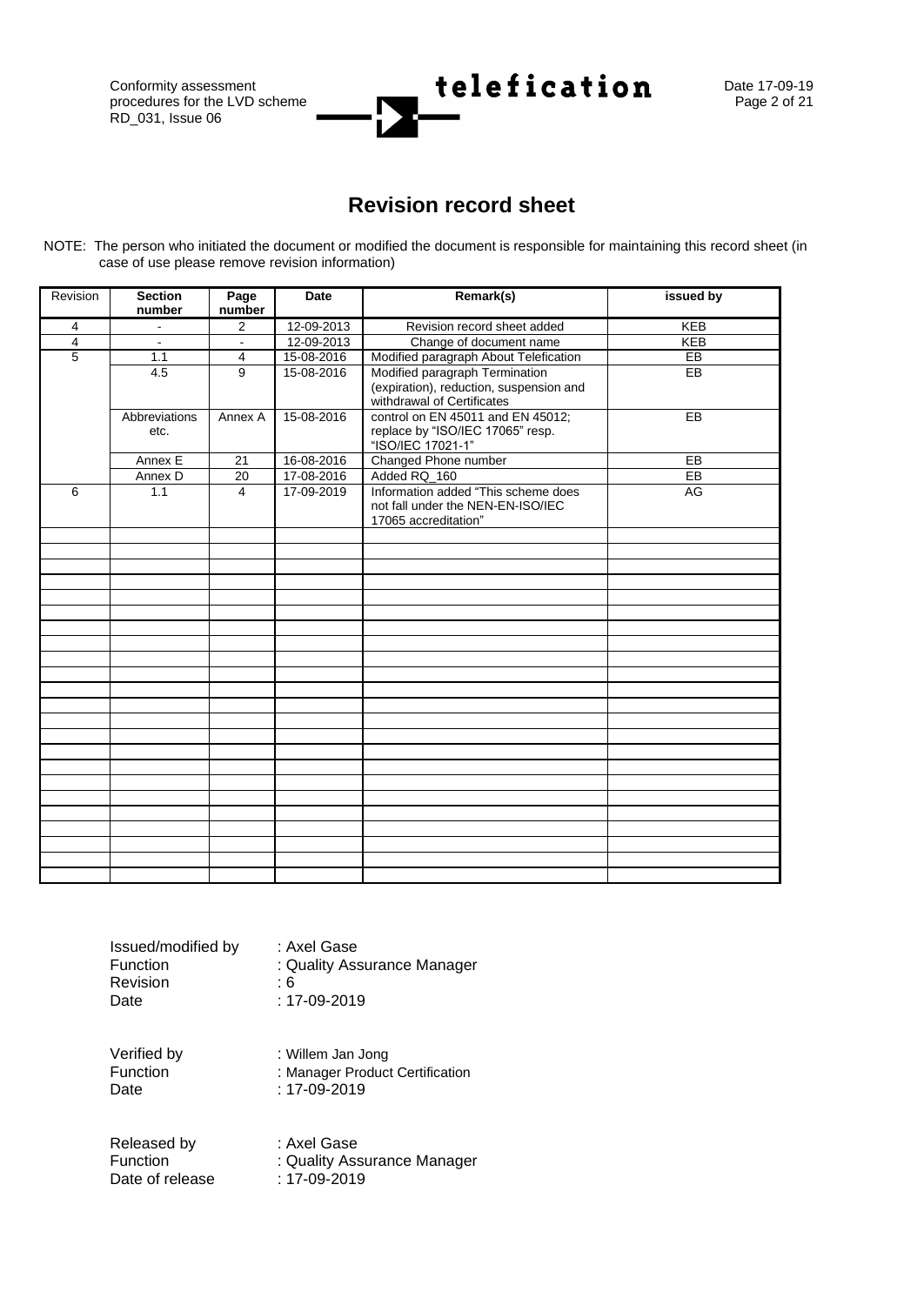telefication

r

## Contents

| $\mathbf{1}$            |                |  |                                                                                   |  |  |  |
|-------------------------|----------------|--|-----------------------------------------------------------------------------------|--|--|--|
|                         | 1.1            |  |                                                                                   |  |  |  |
|                         | 1.2            |  |                                                                                   |  |  |  |
| $\mathbf{2}$            |                |  |                                                                                   |  |  |  |
|                         | 2.1            |  |                                                                                   |  |  |  |
|                         | 2.2            |  |                                                                                   |  |  |  |
|                         | 2.3            |  |                                                                                   |  |  |  |
| $\mathbf{3}$            |                |  |                                                                                   |  |  |  |
|                         | 3.1            |  |                                                                                   |  |  |  |
| $\overline{\mathbf{4}}$ |                |  |                                                                                   |  |  |  |
|                         | 4.1            |  |                                                                                   |  |  |  |
|                         | 4.2            |  |                                                                                   |  |  |  |
|                         | 4.3            |  |                                                                                   |  |  |  |
|                         | 4.4.1          |  |                                                                                   |  |  |  |
|                         | 4.4.2          |  |                                                                                   |  |  |  |
|                         | 4.4.3          |  |                                                                                   |  |  |  |
|                         | 4.5            |  | TERMINATION (EXPIRATION), REDUCTION, SUSPENSION AND WITHDRAWAL OF CERTIFICATES  9 |  |  |  |
|                         |                |  |                                                                                   |  |  |  |
| 5                       |                |  |                                                                                   |  |  |  |
|                         | 5.1            |  |                                                                                   |  |  |  |
|                         | 5.2            |  |                                                                                   |  |  |  |
|                         | 5.3            |  |                                                                                   |  |  |  |
|                         | 5.4            |  |                                                                                   |  |  |  |
|                         | 5.5            |  |                                                                                   |  |  |  |
|                         | 5.6            |  |                                                                                   |  |  |  |
|                         | 5.7            |  |                                                                                   |  |  |  |
| 6                       |                |  |                                                                                   |  |  |  |
|                         | 6.1            |  |                                                                                   |  |  |  |
|                         | 6.2            |  |                                                                                   |  |  |  |
|                         | 6.3            |  |                                                                                   |  |  |  |
|                         | 6.4            |  |                                                                                   |  |  |  |
| 7                       |                |  |                                                                                   |  |  |  |
|                         | 7.1            |  |                                                                                   |  |  |  |
|                         |                |  |                                                                                   |  |  |  |
|                         |                |  |                                                                                   |  |  |  |
|                         |                |  |                                                                                   |  |  |  |
|                         | B.1            |  |                                                                                   |  |  |  |
|                         | B.2            |  |                                                                                   |  |  |  |
|                         | <b>ANNEX C</b> |  |                                                                                   |  |  |  |
|                         | <b>ANNEX D</b> |  |                                                                                   |  |  |  |
|                         |                |  |                                                                                   |  |  |  |
|                         | <b>ANNEX E</b> |  |                                                                                   |  |  |  |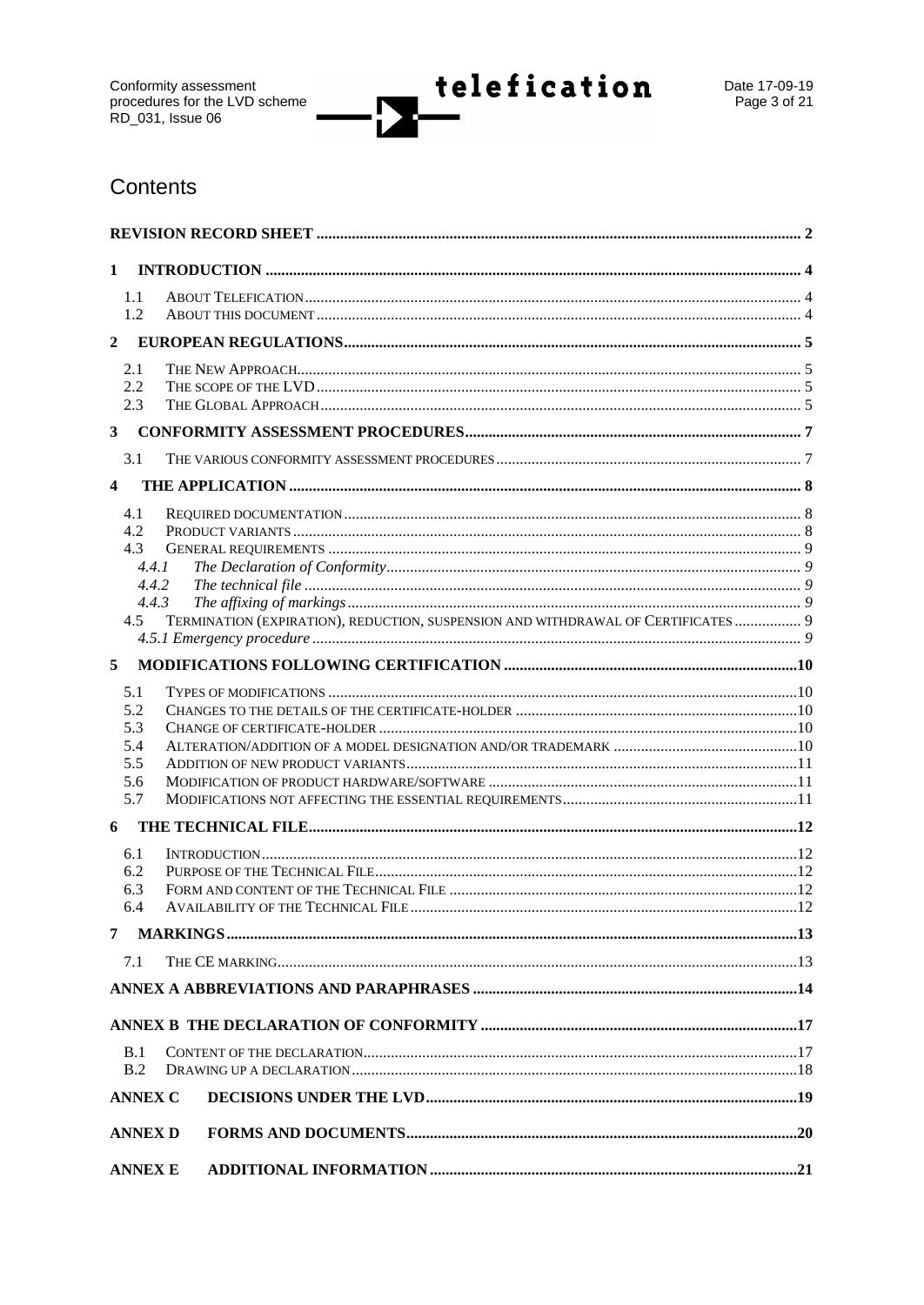Conformity assessment  $\begin{array}{ccc} \uparrow & \downarrow & \bullet & \bullet & \bullet & \bullet & \bullet & \bullet \end{array}$  Date 17-09-19

## <span id="page-3-0"></span>**1 Introduction**

### <span id="page-3-1"></span>*1.1 About Telefication*

Telefication is a third party test laboratory and third party certification body. The Dutch Council for Accreditation (Raad voor Accreditatie: RvA) has accredited Telefication to ISO/IEC 17025 (laboratory) and NEN-EN-ISO/IEC 17065 (product certification).

This scheme does not fall under the NEN-EN-ISO/IEC 17065 accreditation.

<span id="page-3-2"></span>More information about Telefication is available in *RD\_560, About Telefication.*

### *1.2 About this document*

This document lays down the procedure for manufacturers and importers who want to place products under the scope of the Low Voltage Directive on the market of the European Union, including Iceland and Norway.

This document states the procedures for operating as an assessment body in accordance with Article 8(2) or Article 9 of the European Directive 2006/95/EC (codified version of European Directive 73/23/EEC, further referred to as LVD). Such an assessment body must have been notified to the European Commission by The Netherlands in accordance with Article 11(b) of the LVD.

This document establishes a link between the requirements of the LVD and the issue of a report in accordance with Article 8(2) and/or the issue of an opinion in accordance with Article 9 of the LVD.

These conformity assessment procedures are derived from the European Low Voltage Directive 2006/95/EC (LVD). The LVD came fully into force on 16 January 2007 (20 days after 27 December 2006).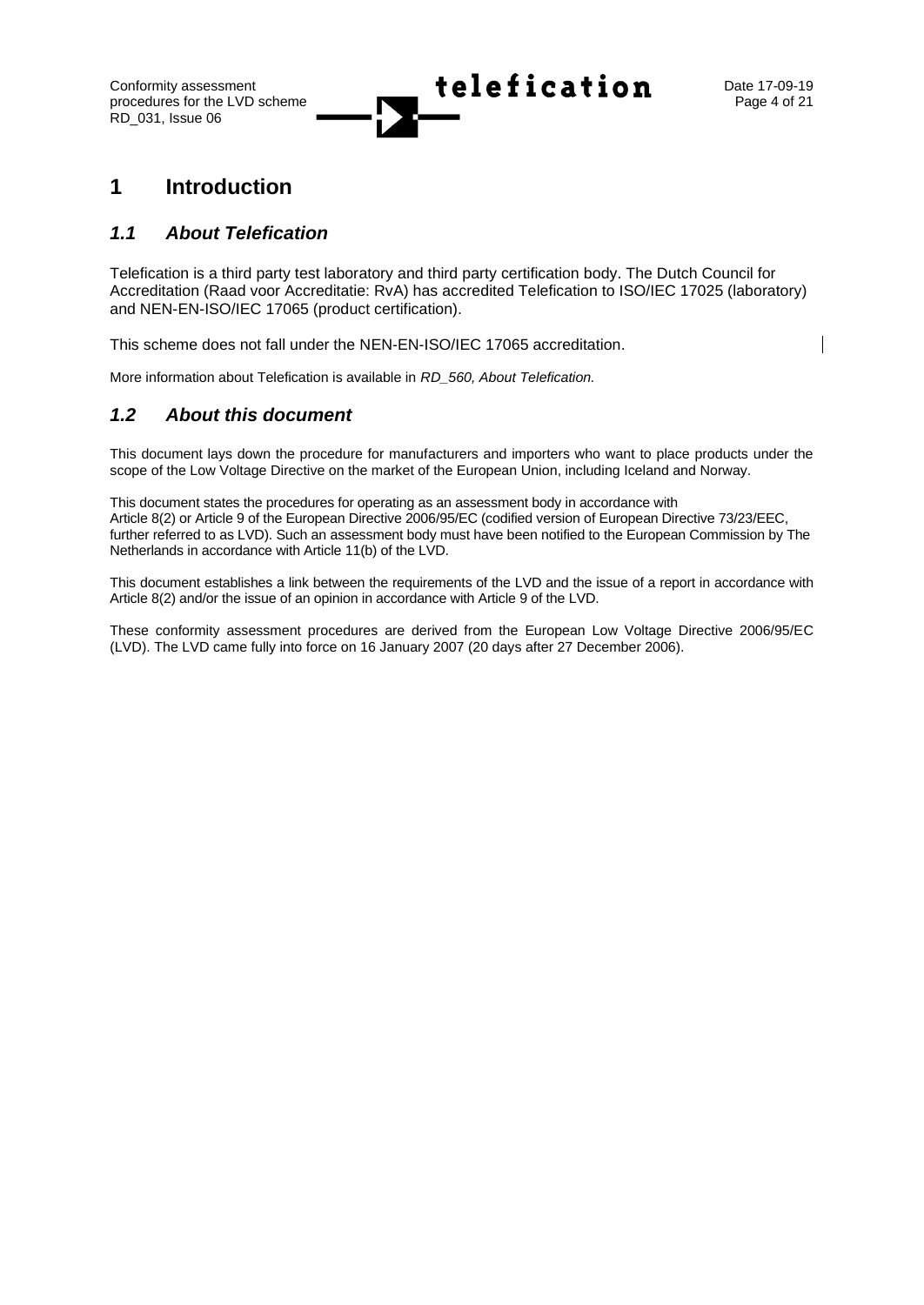## Conformity assessment  $\begin{array}{ccc} \hline \end{array}$   $\bullet$  **telefication** Date 17-09-19

## <span id="page-4-0"></span>**2 European regulations**

The creation of an open market in Europe was an important step towards free trade in goods and products within the European Union. However, since the Member States of the European Union have different laws, statutory procedures and requirements for the marketing of products, these barriers to trade need to be eliminated. To this end, the European Council adopted a resolution<sup>1</sup> in 1985 on a New Approach to technical harmonisation and standards, better known as **The New Approach**.

### <span id="page-4-1"></span>*2.1 The New Approach*

The fundamental principles of the New Approach include the following:

- Directives will be introduced to harmonise the laws of the Member States;
- Harmonisation will be confined to the formulation of 'essential requirements'. These are general criteria, which products must meet if they are placed on the European market. They mainly concern safety, health and the environment;
- On the basis of the essential requirements, technical standards will be developed by designated standardization organisations. Following adoption by the European Commission, these standards will acquire the status of *harmonised standards*. These standards are necessary to provide manufacturers with a clear picture of the requirements that products must meet;
- The manufacturer is formally not obliged to apply harmonised standards; rather they are a way of showing that the essential requirements are met. In the practice of the LVD the application of harmonised standards is de facto obliged. If no harmonised standards exist other standards may be used or assessment may be performed directly to the essential requirements;
- If the manufacturer does apply harmonised standards, it will be assumed that the product conforms to the essential requirements. This is known as the 'presumption of conformity'.

The New Approach has led to the adoption of European Directives based on these principles. These Directives are therefore often called *new-approach Directives*. Most of them relate to a specific category of products, e.g. toys, medical appliances, telecommunications terminal equipment, and construction products and some of them relate to matters such as safety and electromagnetic compatibility.

In 2006 the following Directive laid down the requirements for the (electrical) safety of products:

• **Directive 2006/95/EC of the European Parliament and of the Council of 12 December 2006 on the harmonisation of the laws of Member States relating to electrical equipment designed for use within certain voltage limits.**

This Directive lays down the principal elements of safety objectives for products as defined in the scope. This Directive is also know as the **Low Voltage Directive or LVD**.

<span id="page-4-2"></span>The Directive as mentioned above is the codified version of Directive 73/23/EEC of 19 February 1973.

### *2.2 The scope of the LVD*

<span id="page-4-3"></span>The scope of the LVD is defined by Article 1 of the LVD*.*

### *2.3 The Global Approach*

To create a consistent system for the assessment of products, the European Council adopted a resolution<sup>2</sup> on 21 December 1989 on the approach to conformity assessment. This resolution is better known as the **Global** 

<sup>1</sup> Council Resolution 85/C 136/01 on a new approach to technical harmonization and standards of 7 May 1985 (OJ No. C 136, 4.6.1985, p.1).

<sup>2</sup> OJ No. C 10, 16.1.1990, p. 1.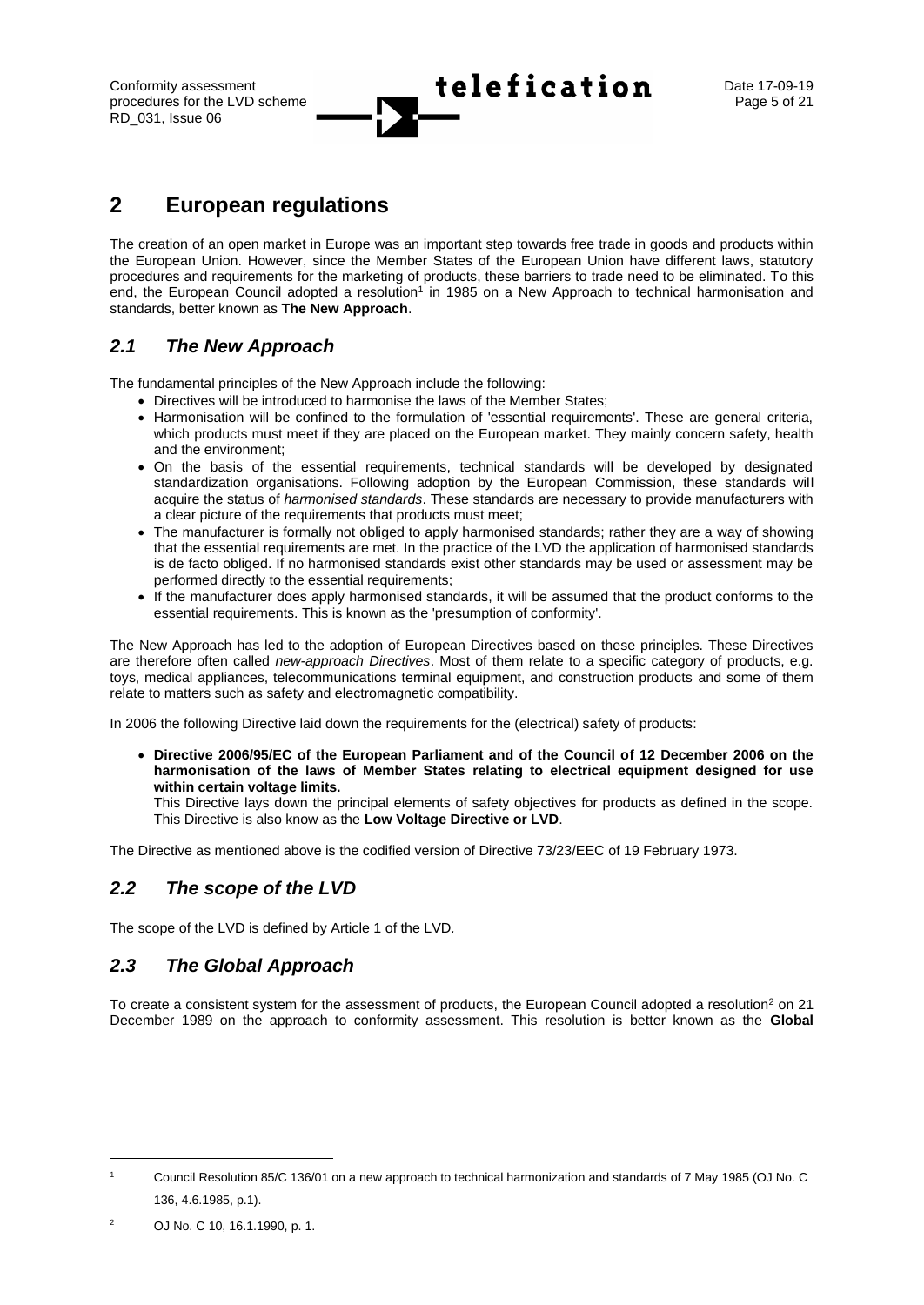RD\_031, Issue 06



**Approach**<sup>3</sup> . The principles of the Global Approach are described in detail in Council Decision 93/465/EEC of 22 July 1993<sup>4</sup> (replacing Council Decision 90/683/EEC of 13 December 1990).

The Global Approach describes seven procedures for the assessment of products. Each procedure comprises both the design phase and production phase of a product. The seven procedures differ in nature and are applied according to the potential risk associated with a product. For instance, pacemakers have to satisfy much more stringent assessment requirements than toy trains.

Depending on the risk associated with a particular product, Directives specify in which cases the manufacturer himself may determine whether the products conform to the essential requirements in the Directive(s) and in which cases this has to be assessed by a third party, a *Notified Body*, by means of certification and/or have to be tested by a *Designated Laboratory*.

<sup>&</sup>lt;sup>3</sup> The LVD was adopted before the Global Approach. As a consequence of that the principles of the Global Approach are not followed in all details by the LVD.

Council Decision 93/465/EEC concerning the modules for the various phases of the conformity assessment procedures and the rules for the affixing and use of the CE conformity marking of 22 July 1993 (OJ No. L 220, 30.8.1993, pp. 23- 39).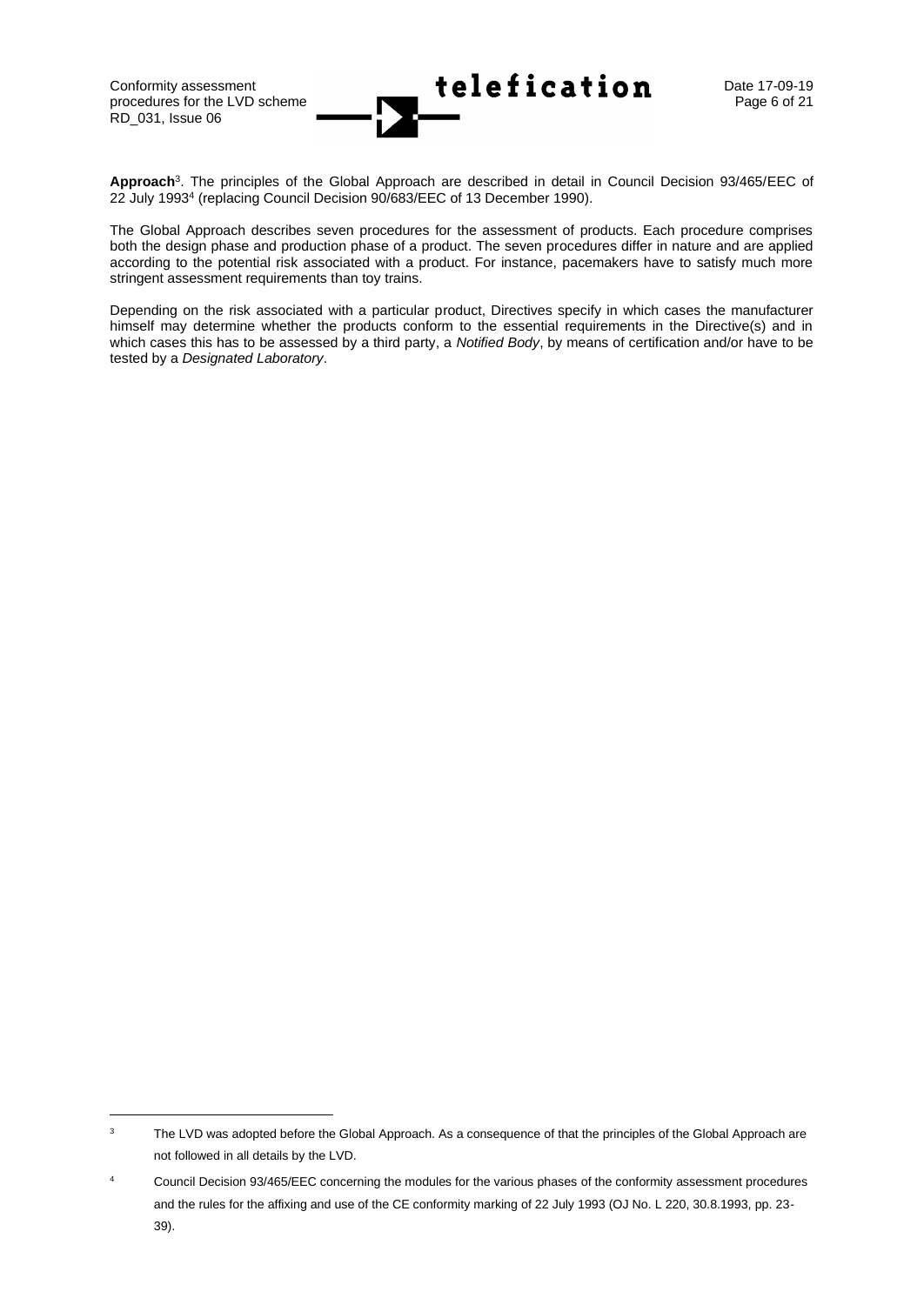### <span id="page-6-0"></span>**3 Conformity assessment procedures**

### <span id="page-6-1"></span>*3.1 The various conformity assessment procedures*

The LVD allows a body to issue a technical report (in the form of a test report and/or certificate) declaring electrical equipment, in the scope of Article 1 of the LVD and outside of the scope of Annex II of the LVD, which is placed on the market by a manufacturer, importer or a responsible person, to be in conformity with the requirements of Annex 1 of the LVD.

This document describes the procedures applied by Telefication in order to issue a technical report or opinion as an assessment body in accordance with Article 8(2) or Article 9 of the LVD for products in the scope of Article 1 of the LVD. This document is not valid for products as listed in Annex II of the LVD.

Formally it is always the manufacturer, importer or a responsible person who has the sole responsibility for the products to be in conformity with Annex 1 of the LVD. However, the information in the Technical Construction File (TCF), as defined in Annex IV of the LVD, or the products themselves may be assessed by Telefication as an assessment body for the purpose of issuing a technical report or opinion verifying that products comply with the principal elements of the safety objectives as listed in Annex 1 of the LVD.

To reduce the chance of difference of opinion between Telefication engineers, who are entitled to review a TCF or issue an opinion.

Telefication, operating as an assessment body in the context of the LVD, will accept any request for a TCF assessment, the issue of an opinion or testing products, wherever this request comes from, taking into account Telefication's capabilities and work load.

Telefication will limit the testing and/or requests for providing documentation to what is essential for the purpose of the assessment of conformity.

Where there are discrepancies between the text of this procedure and the LVD, the text of the LVD takes preference.

The technical report as issued by Telefication shall be limited to the statement that the testing and other procedures carried out for the conformity assessment have been correctly performed, regardless of whether they were carried out by the manufacturer, by any other party, or by Telefication as an assessment body.

Telefication issues the technical report or opinion for the test and tasks as requested by the client and is only responsible for the assessment that it performs.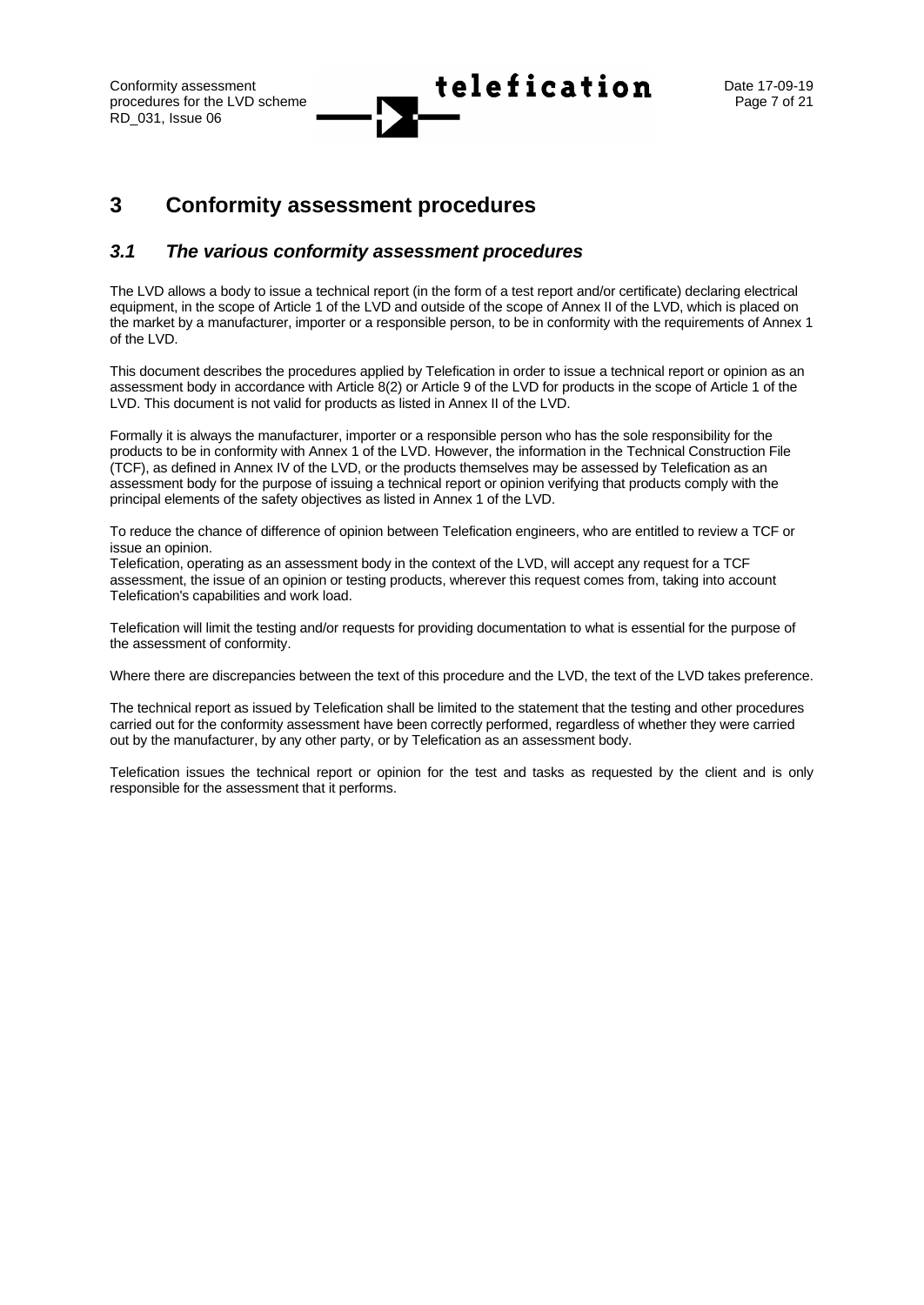Conformity assessment  $\begin{array}{ccc} \uparrow \\ \downarrow \end{array}$   $\begin{array}{ccc} \bullet & \bullet \\ \bullet & \bullet \end{array}$  **Lefication** Date 17-09-19

### <span id="page-7-0"></span>**4 The application**

### <span id="page-7-1"></span>*4.1 Required documentation*

The applicant shall provide the following information (in the case of a TCF assessment):

A full TCF in conformity with the requirements of Annex IV of the LVD must be submitted, including the description and identification of electrical equipment and including schematic diagrams, the description of any measurements, examinations and derived results supported by tables graphs, sketches and photographs as appropriate.

Note: The TCF shall be made available in either Dutch or English, with the exception of the user manual which must also be made available in the original form. If the TCF is presented in another language, it shall be translated in either Dutch or English. This translation must be supplied by the applicant and shall be the official version for assessment. A TCF may be provided in electronic form (preferably in PDF-file format).

-Identification of the signatory empowered to bind the manufacturer or his authorized representative;

-Product documentation normally supplied to the user;

-List of items to be delivered to the user together with the electrical equipment;

-The availability of the electrical equipment or if practical impossible the place where the electrical equipment is located and can be inspected by Telefication engineers;

-Any other information that is necessary to judge compliance with the requirements of the LVD.

#### **Information on:**

-Items pertaining to products specifications and service requirements;

-Serviceability (including "service maintenance", such as ease of access to serviceable items);

-Fail safe characteristics;

-Labelling, warnings, identification, traceability requirements, and instructions for commissioning, installations, use and maintenance as appropriate.

#### **Information on safety aspects:**

For cases where a safety problem can not be eliminated or minimized by "built-in" technology - including the use of appropriate guarding means - information on safety aspects shall be required to be given to persons involved (for example, installers, operators, users, service personnel and other third parties).

#### **Such information may include:**

-Instructions/markings to specify the procedure or electrical equipment to be used (prohibition or mandatory warning notices);

-Instructions/marking regarding certain risks pertaining to normal use or reasonably foreseeable misuse (warning notices);

-Instructions concerning the necessity of periodic maintenance or test.

Note: In principle, superfluous or unnecessary instructions/markings shall be avoided as they tend to decrease the value of those instructions/markings that are essential.

### <span id="page-7-2"></span>*4.2 Product variants*

A product may be marketed in different variations. Not all of these variations need to be assessed by Telefication provided that the TCF clearly identifies each variant and clearly describes the variant(s) regarding its similarities and differences with the "main" product.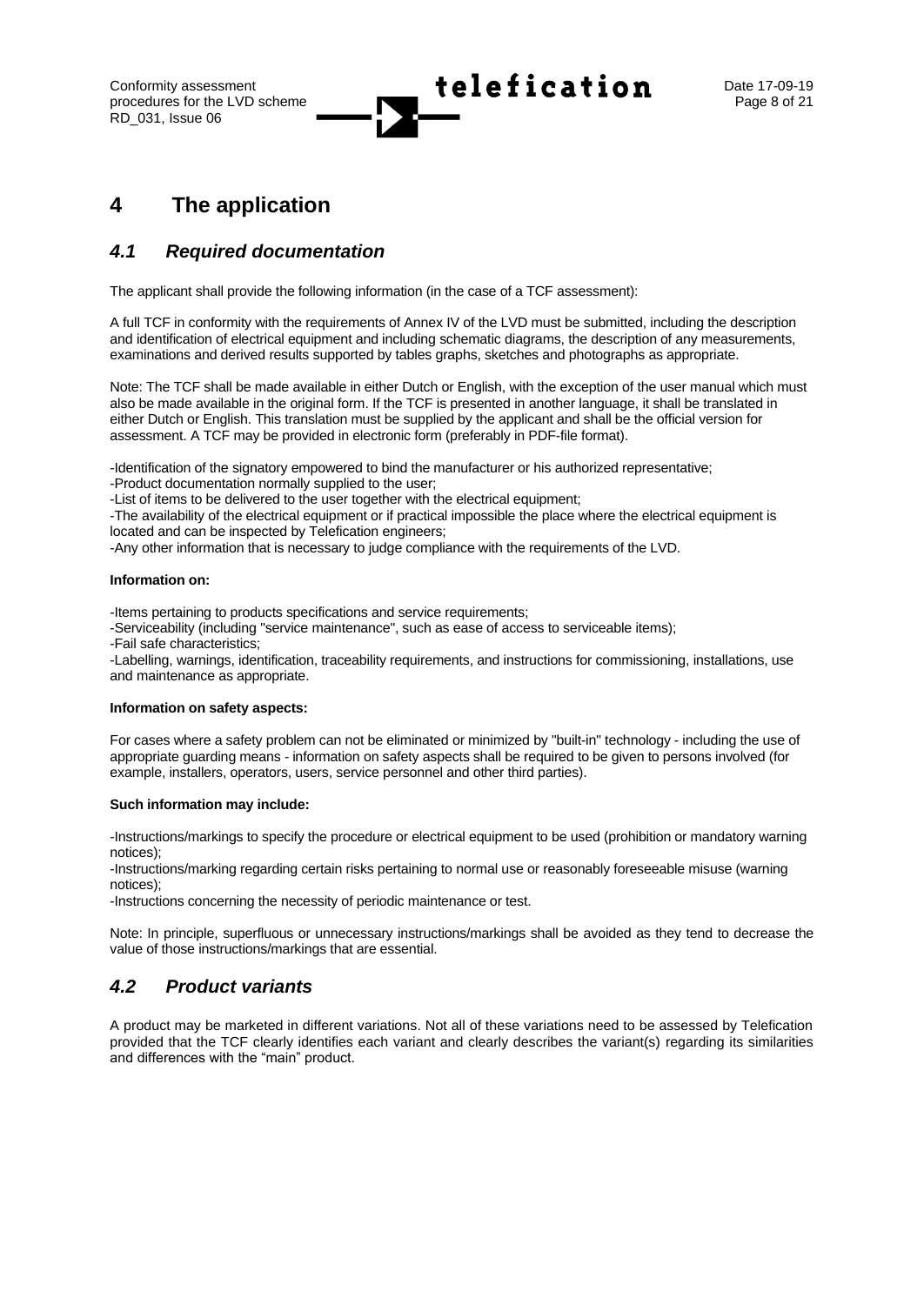Conformity assessment  $\begin{array}{ccc} \uparrow \\ \downarrow \end{array}$   $\begin{array}{ccc} \bullet & \bullet \\ \bullet & \bullet \end{array}$  **Lefication** Date 17-09-19

### <span id="page-8-0"></span>*4.3 General requirements*

This section describes 'The declaration of conformity', 'The technical file' and 'The affixing of marking' requirements that do apply to all aforementioned procedures.

### <span id="page-8-1"></span>4.4.1 The Declaration of Conformity

The manufacturer or importer<sup>5</sup> must draw up a *Declaration of conformity* for each product and subsequent model descriptions. This is a document in which the manufacturer or importer declares that the product in question complies with the principal elements of the safety objectives of the the LVD.

<span id="page-8-2"></span>A model of the Declaration of Conformity (to type) is given in annex B.

### 4.4.2 The technical file

The manufacturer must compile a technical file. The manufacturer or his authorised representative in the EEA should keep this file for at least 10 years after the last product has been manufactured. If the manufacturer is not established in the EEA and has not appointed a representative, the file must be kept by the person who has placed the product on the market. The file is primarily intended for inspections carried out by competent national government authorities. See also chapter *The Technical File*.

### <span id="page-8-3"></span>4.4.3 The affixing of markings

The LVD states that a CE marking, consisting of the initials CE, must be affixed to every product placed on the market of the EEA in accordance with all the provisions of all Directives which may be applicable to the product (see also the section *'Markings'*). The initials CE only need to be affixed once, even in the case where several Directives apply.

### <span id="page-8-4"></span>*4.5 Termination (expiration), reduction, suspension and withdrawal of Certificates*

The certificates issued by Telefication under ISO/IEC 17065 accreditation can get a change in their active status, as published on the Telefication website, due to passing the expiry date, changes in the prerequisites for certification, when a non-conformity with the certification requirements is substantiated or when the client requests for changes. In RQ\_160 is defined for the related possibilities e.g. termination, suspension and reduction which action must be taken and how these actions have to be performed.

### <span id="page-8-5"></span>4.5.1 Emergency procedure

In case Telefication is or has become aware of any serious safety risk that conflicts with the safety aspects of the LVD directive (Annex I), possibly caused by the certified equipment. Telefication will immediately inform the certificate holder, the "Ministerie van Volksgezondheid, Welzijn en Sport" (VWS) and the "Voedsel en Warenauthoriteit" (VWA). Suspension or withdrawal of the certificate will follow when the suspection is evident.

5

In this case the importer is responsible for placing the product he has imported on the market.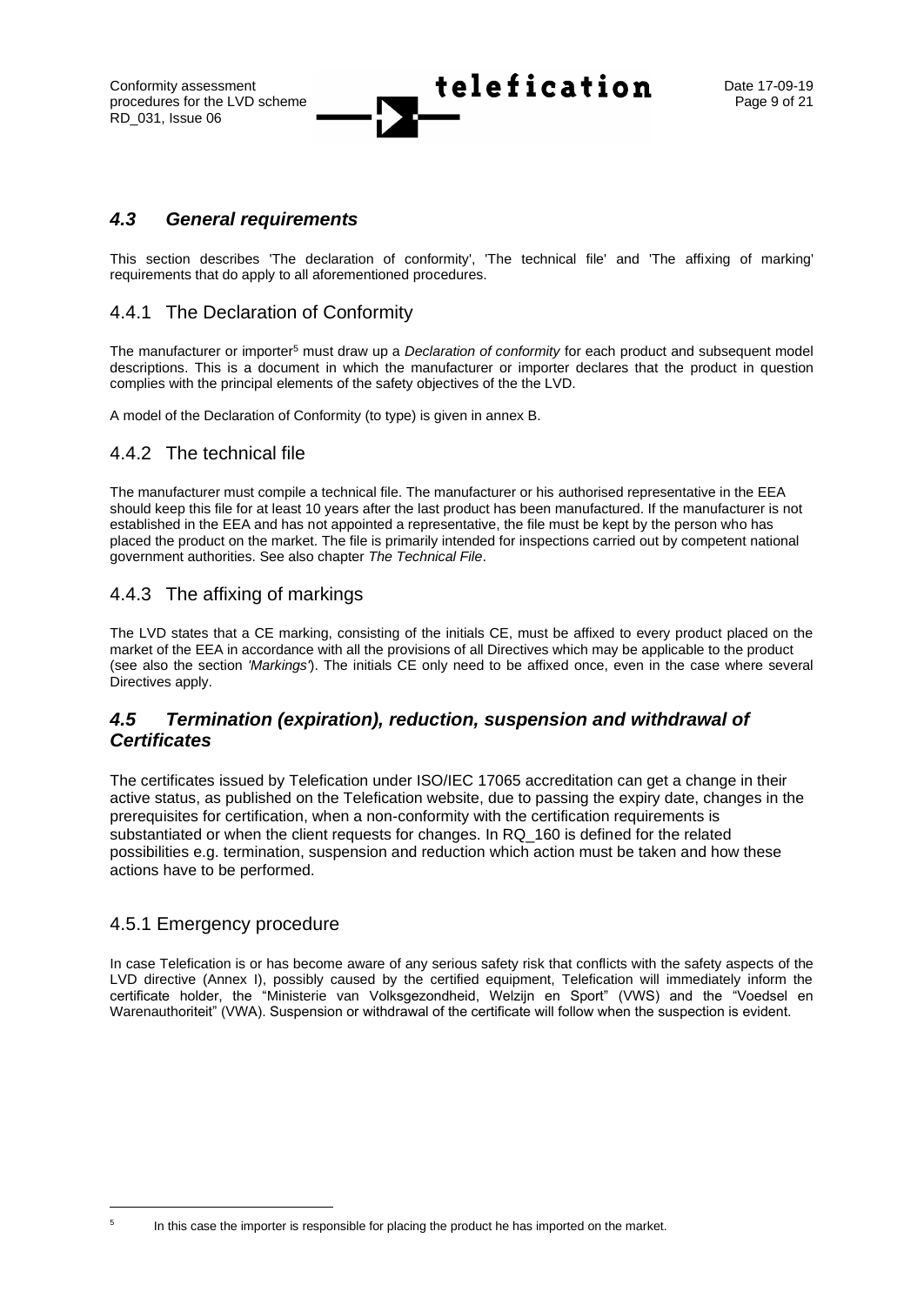Conformity assessment  $\begin{array}{ccc} \hline \end{array}$  **telefication** Date 17-09-19

## <span id="page-9-0"></span>**5 Modifications following certification**

### <span id="page-9-1"></span>*5.1 Types of modifications*

One or more of the following types of modifications may be involved.

*Modifications of an administrative nature:*

- changes to the details of the certificate-holder;
- change of certificate-holder;
- alteration/addition of a model designation and/or trademark.

*Modifications of a technical nature:*

- addition of new product variants:
- modification of product hardware/software;
- <span id="page-9-2"></span>modifications not affecting the essential requirements.

### *5.2 Changes to the details of the certificate-holder*

In this case, the certificate-holder remains the same, but there are changes, for example, to his address, fax number or telephone number. The certificate-holder should inform Telefication of the changes as quickly as possible.

#### *Comments*

Modification does not affect the conformity. Telefication will record the new details and send the applicant a confirmation. Certificates already issued remain unchanged.

### <span id="page-9-3"></span>*5.3 Change of certificate-holder*

The Certificate is drawn up in the name of the certificate-holder and is not transferable without the intervention of Telefication. The name of the certificate-holder can, however, be changed, in which case the new certificateholder automatically assumes all the responsibilities and obligations applicable under the issued Certificate in question.

#### *Comments*

The original holder of the certificate(s) must notify Telefication in writing that the product should be transferred to the name of the new certificate-holder.<sup>6</sup> All the model designations and certificate numbers to which the transfer applies should be listed.

The new holder of the certificate(s) should inform Telefication in writing that he is taking over the Certificate in question, and should list all the types and certificate numbers. He should also declare, and if necessary demonstrate, that he will fulfil all the responsibilities and obligations applicable under the original typeexamination. The new certificate-holder draws up a Declaration of conformity for each type and sends a copy to Telefication.

<span id="page-9-4"></span>Telefication will issue an *Addition to the Certificate*, in which the details of the new certificate-holder are stated.

### *5.4 Alteration/addition of a model designation and/or trademark*

*Alteration/addition of a model designation and/or trademark* means that the hardware or software remains unchanged but the model designation and/or trademark under which the product is marketed is replaced by, or extended with, a new model designation.

#### *Comments*

In this case, the old model designation and/or trademark is replaced by a new one. It is also possible to market a product under both the old and new model designation and/or trademark. This applies to OEM products.

The approval-holder should notify Telefication in writing of the alteration or addition of the model designation and/or trademark and declare that the new type(s) are identical to the already approved type. He should also

<sup>6</sup> If the holder has been declared bankrupt, the receiver is the approval-holder.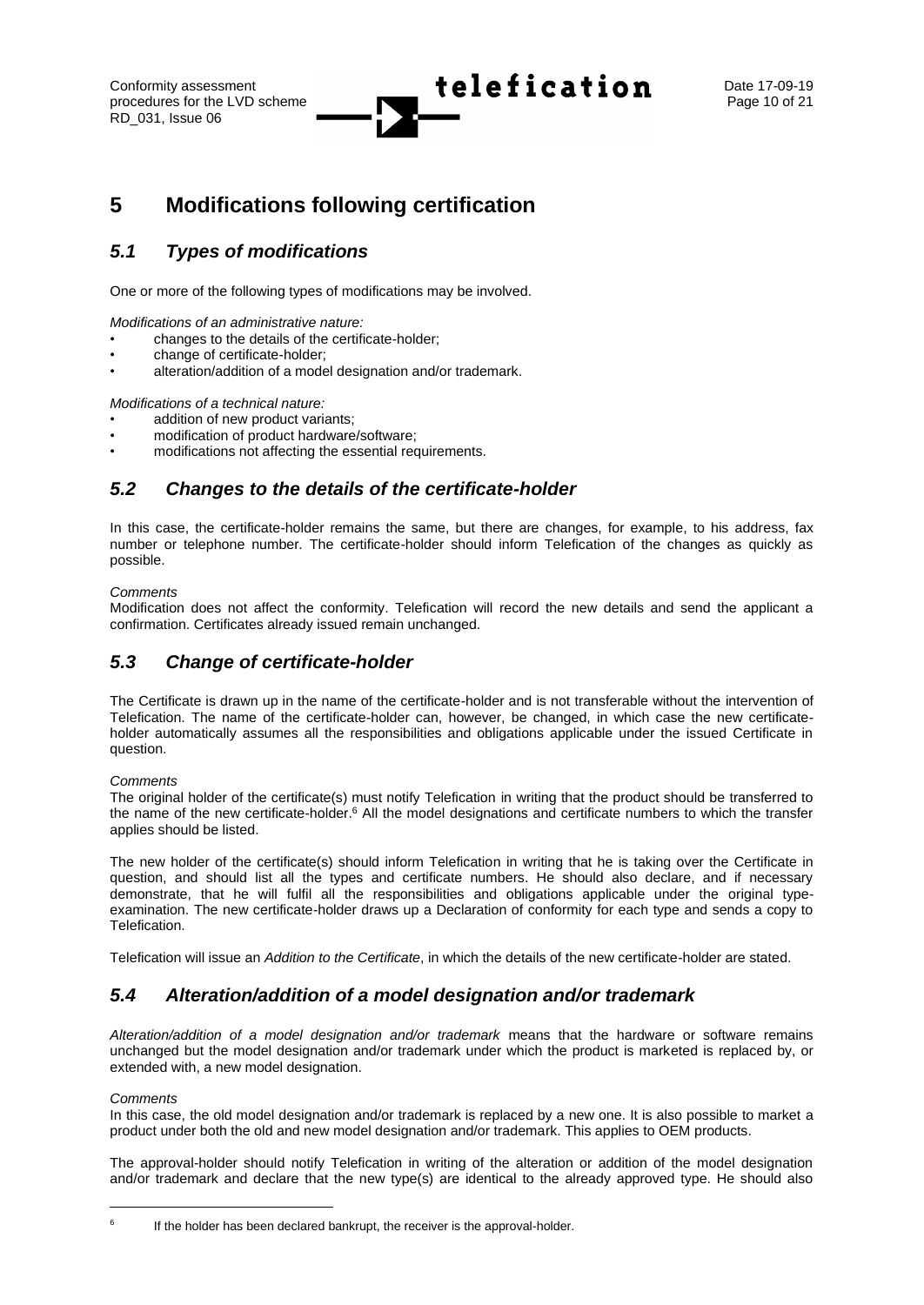RD\_031, Issue 06

Conformity assessment Date 17-09-19 procedures for the LVD scheme  $\blacksquare$ 

indicate the old model designation and/or trademark and the approval/registration number and new model designation and/or trademark.

An addition to the Certificate will be issued to the certificate-holder. All the relevant model designations and/or trademarks are listed in an annex.

### <span id="page-10-0"></span>*5.5 Addition of new product variants*

*Addition of new product variants* means that a new product variant is added to a type. The variants must all be based on the same design and may differ only in options, version, etc.

#### *Comments*

It is possible to place several product variants under one Certificate, each having its own model designation and/or trademark. However, the variants must form a product family, i.e. the variations in the products must be based on the same design. It must be possible to demonstrate that the variants belong to the same type, e.g. by means of a technical examination by a designated laboratory.

The manufacturer or importer draws up a new *Declaration of conformity* and sends a copy to Telefication. Telefication issues an Addition to the Certificate, in which the relevant model designations and/or trademarks are listed.

### <span id="page-10-1"></span>*5.6 Modification of product hardware/software*

This means that product hardware and/or software are modified in a way that affects, or may affect, conformity with the essential requirements.

#### *Comments*

The product must be subjected to (additional) tests by a laboratory. The additional test report(s) and all other altered documentation are submitted to Telefication together with a modification application.

The manufacturer or importer draws up a new *Declaration of Conformity* and sends a copy to Telefication. Telefication issues an addition to the Certificate.

### <span id="page-10-2"></span>*5.7 Modifications not affecting the essential requirements*

Modifications of products that do not and cannot affect conformity with the essential requirements and do not involve changes to the details of the manufacturer, applicant and product description, do not need to be notified to Telefication. However, if the modifications do effect the physical outlining of the product, adequate information for identification purposes needs to be provided to Telefication. If you are in any doubt, contact Telefication.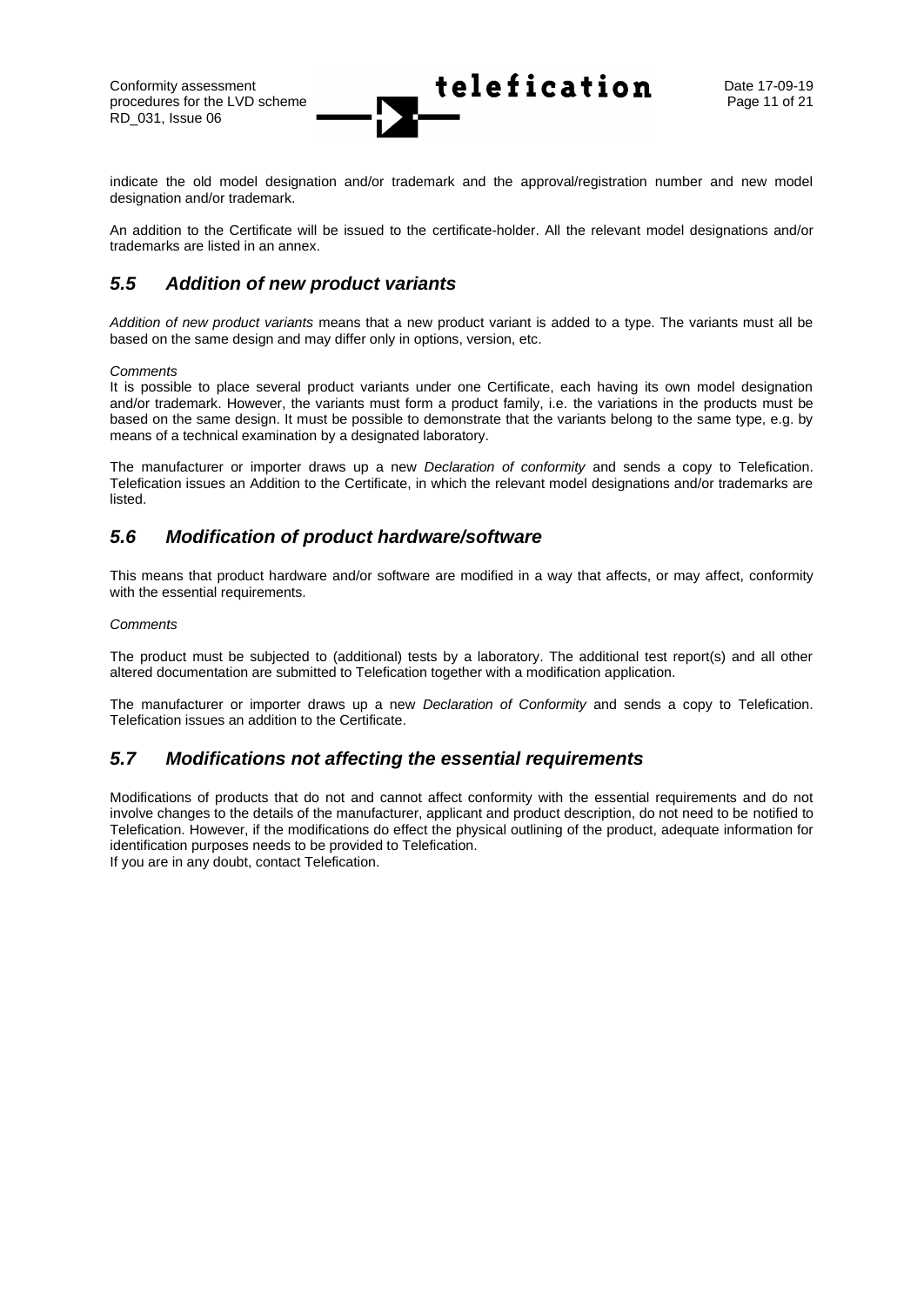Conformity assessment Date 17-09-19

## <span id="page-11-0"></span>**6 The Technical File**

### <span id="page-11-1"></span>*6.1 Introduction*

The LVD (and other EU Directives) requires the manufacturer to compile a Technical File. This file should contain all the data that can be used to show that the product conforms to the requirements of these Directives.

<span id="page-11-2"></span>This section provides further information on the scope, content and form of the Technical File.

### *6.2 Purpose of the Technical File*

The technical file plays a key role in the conformity assessment of a product. The manufacturer in co-operation with the approved bodies assesses the product and keeps the (test) data in a Technical File.

The file compiled by the manufacturer is primarily intended for the national authorities responsible for inspections. The national authorities have the right to require the manufacturer or importer to provide data showing that a product satisfies the requirements of a Directive. If the manufacturer or importer is unable or unwilling to supply this data, this provides sufficient grounds for questioning the *'presumption of conformity'* with the Directives in question or for imposing sanctions.

### <span id="page-11-3"></span>*6.3 Form and content of the Technical File*

The conformity assessment procedures are mainly intended to enable government bodies to make sure that the products placed on the market satisfy the statutory requirements. The manufacturer should be able to demonstrate by means of the technical file that the requirements are met.

The specific information that should be included in the technical file depends on the nature of the product and on the technical details needed to demonstrate that it conforms to either harmonised standards or the applicable essential requirements of the Directive. This should be indicated on a case-by-case basis, depending on the product.

It is recommended that the technical file shall be organized as follows:

- a first part containing a list of essential technical data necessary for the conformity assessment inspection, such as:
	- name and address of the manufacturer, and the model designation of the product;
	- the list of the harmonised standards applied by the manufacturer and/or the solutions he has adopted to satisfy the essential requirements;
	- a description of the product;
	- the manual, where applicable;
	- a general drawing of the product, where applicable:
	- records of complaints regarding the certified product(s).
	- a second part, consisting of a complete file containing all the test reports, information on the quality manual, plans, descriptions of the products and processes, applied standards, etc.

### <span id="page-11-4"></span>*6.4 Availability of the Technical File*

The technical file should always be kept available to the national authorities for inspection purposes and to Telefication. The obligation to have at least one Technical File available on the territory of the EEA commences when the product is placed on the market of the EEA, regardless of the product's geographical origin.

The obligation to keep the Technical File available rests with the manufacturer or his authorised representative established in the Community.

If the manufacturer is not established in the EEA and has no authorised representative in the EEA, the obligation falls on the person (dealer or importer) who places the product on the market of the EEA.

The file should be kept for at least ten years after the date on which the product was last manufactured.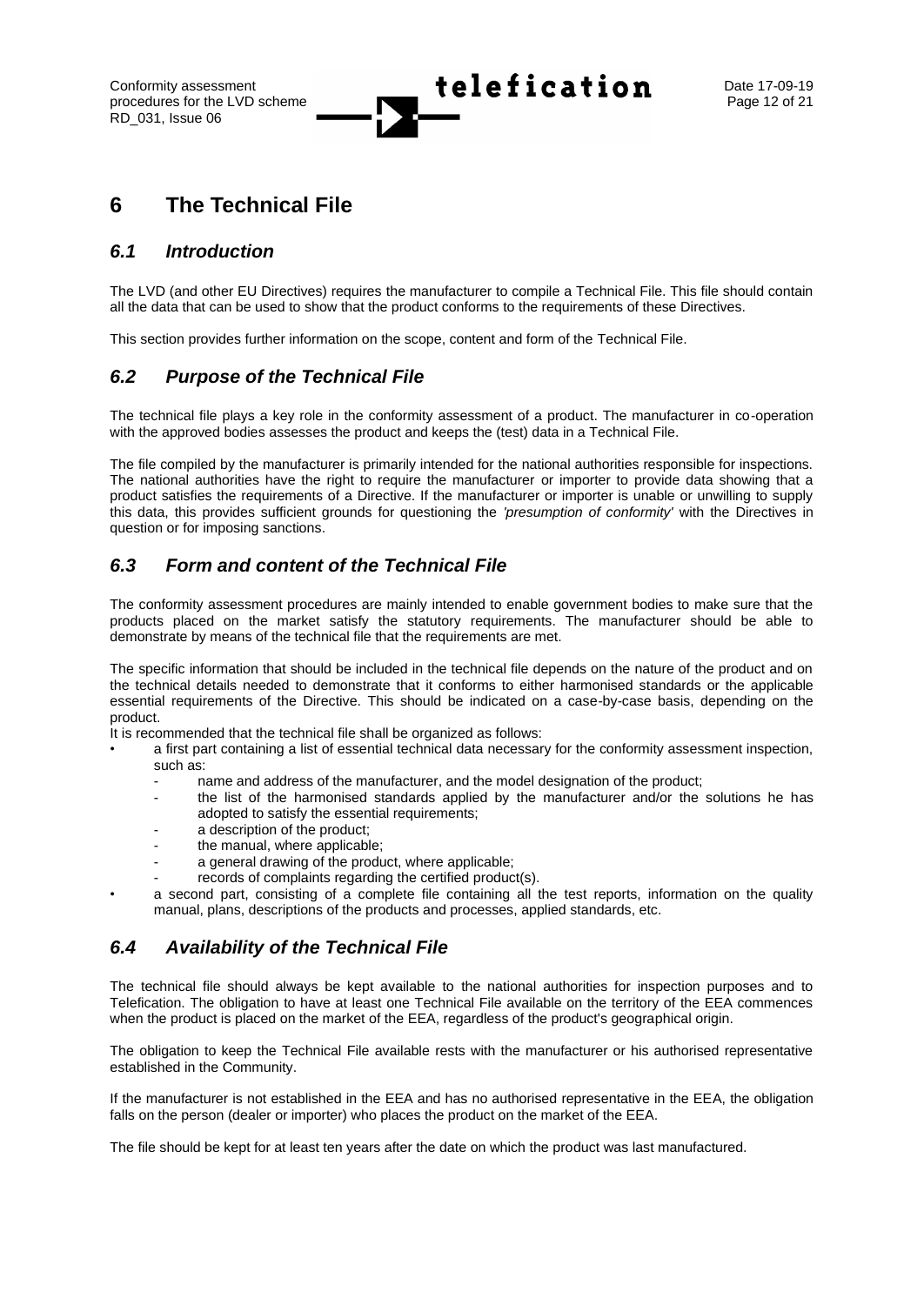Conformity assessment **Lelefication** Date 17-09-19

## <span id="page-12-0"></span>**7 Markings**

All products that are within the scope of the LVD are subject to CE marking. The exact form and conditions are described in this section.

### <span id="page-12-1"></span>*7.1 The CE marking*

The affixing of a CE marking (Conformité Européenne) to products is an essential part of all *new-approach Directives*. If several Directives apply, the CE marking may, as a rule, be affixed only to products that comply with the conditions of all these Directives. When several Directives apply, the initials CE need to be affixed to the product only once.

The CE marking must satisfy the following criteria:

• The CE conformity marking shall consist of the initials "CE " taking the following form:



*Figure 3: The initials CE.*

- If the CE marking is reduced or enlarged the proportions given in the above graduated drawing must be respected.
- The various components of the CE marking must have substantially the same vertical dimension, which may not be less than 5 mm.
- The CE marking shall be followed by the identification number of the body involved in the production control stage.

Additional information:

The CE marking shall be accompanied by the name and identifying mark of the manufacturer, serial number (or batch number) and any other information which may be necessary to identify the manufacturer.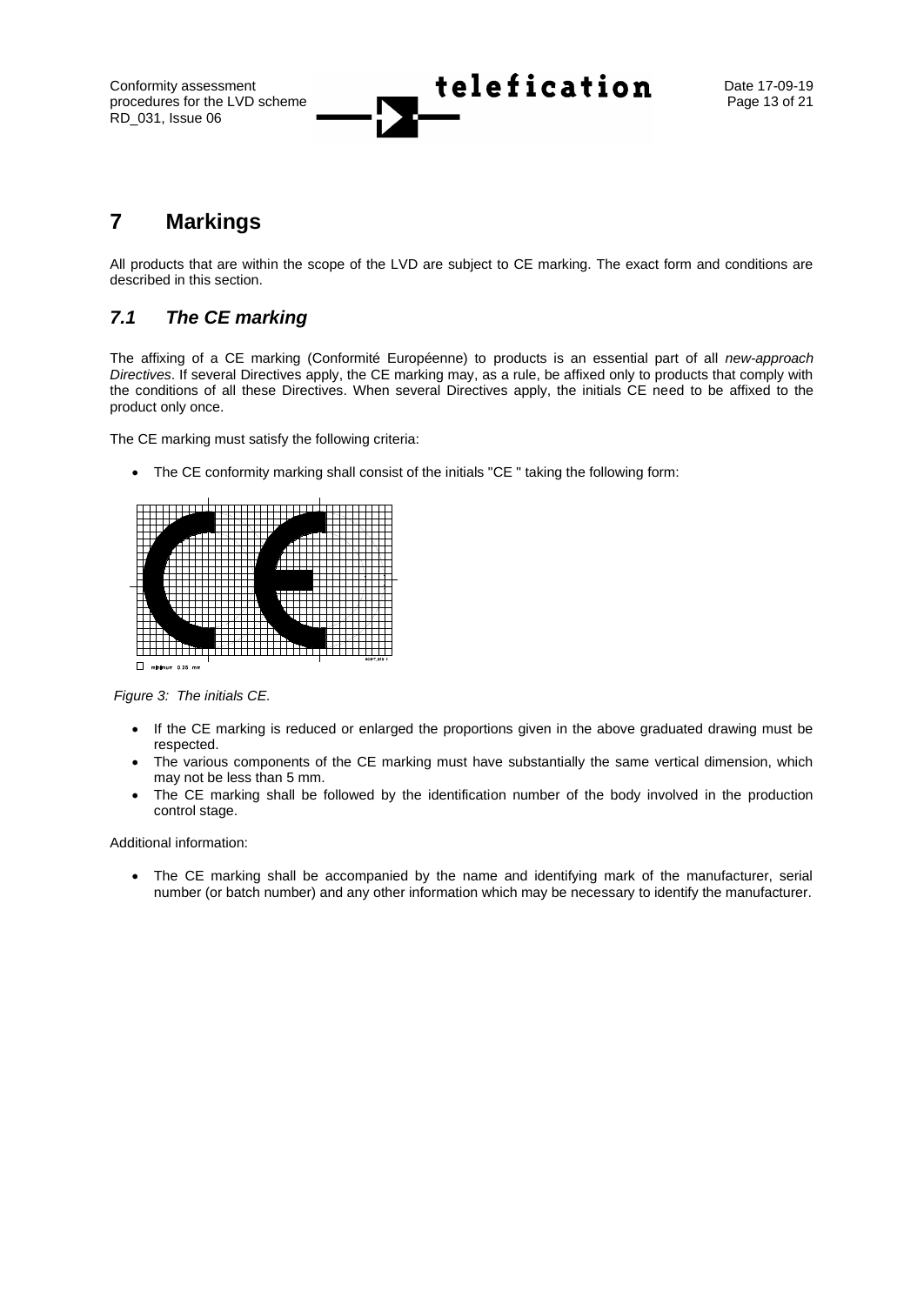Conformity assessment  $\begin{array}{ccc} \hline \end{array}$  **telefication** Date 17-09-19

## <span id="page-13-0"></span>Annex A Abbreviations and paraphrases

#### **Accredited laboratory**

A laboratory operating in accordance with a quality standard, in this case ISO/IEC 17025 and is assessed by a recognized Accreditation Board.

#### **Agentschap Telecom**

The Radio Communications Agency of the Ministry of Economic Affairs.

#### **AoC**

Attestation of Conformity (AoC).

#### **Approval Body**

A Notified Bodies, Designated Laboratories and Inspection Bodies are within the context of the LVD Approval Body.

#### **Authorised representative**

The person who, on the explicit (written) instructions of the manufacturer, acts on his behalf or for his account with respect to the obligations laid down in the Directive.

#### **Bouwbesluit**

The law in The Netherlands implementing the LVD is called Bouwbesluit.

#### **CE marking**

A mark consisting of one or more symbols, indicating that the product in question conforms to all the applicable Directives.

#### **CE marking Directive**

This Directive (93/68/EEC) amends twelve Directives relating to the affixing of the CE marking, including the Low Voltage Directive.

#### **Certificate-holder**

The person to whom a Certificate of Conformity is granted.

#### **CoC**

Certificate of Conformity (CoC).

#### **LVD**

Low Voltage Directive 2006/95/EC (LVD).

#### **Certification**

A procedure whereby a third party gives written assurance that a product, process or service conforms to specified requirements (ISO/IEC Guide 2: 1991).

#### **Compulsory certification**

Certification required by a regulation or Directive before a product, process or service may be placed on the market.

#### **Compulsory conformity assessment**

Conformity assessment relating to requirements laid down in regulations or Directives which must be undertaken before a product, process or service may be placed on the market.

#### **Conformity assessment**

Systematic examination of the extent to which a product, process or service satisfies further specified requirements (ISO/IEC Guide 2: 1991).

#### **Declaration of Conformity**

The Declaration of Conformity is a document drawn up by the manufacturer, supplier or importer himself. It should indicate that the product concerned conforms to the standard(s) and Directive(s) to which the declaration refers. A model of the Declaration of conformity is described in standard EN45014, *General criteria for suppliers' declaration of conformity*.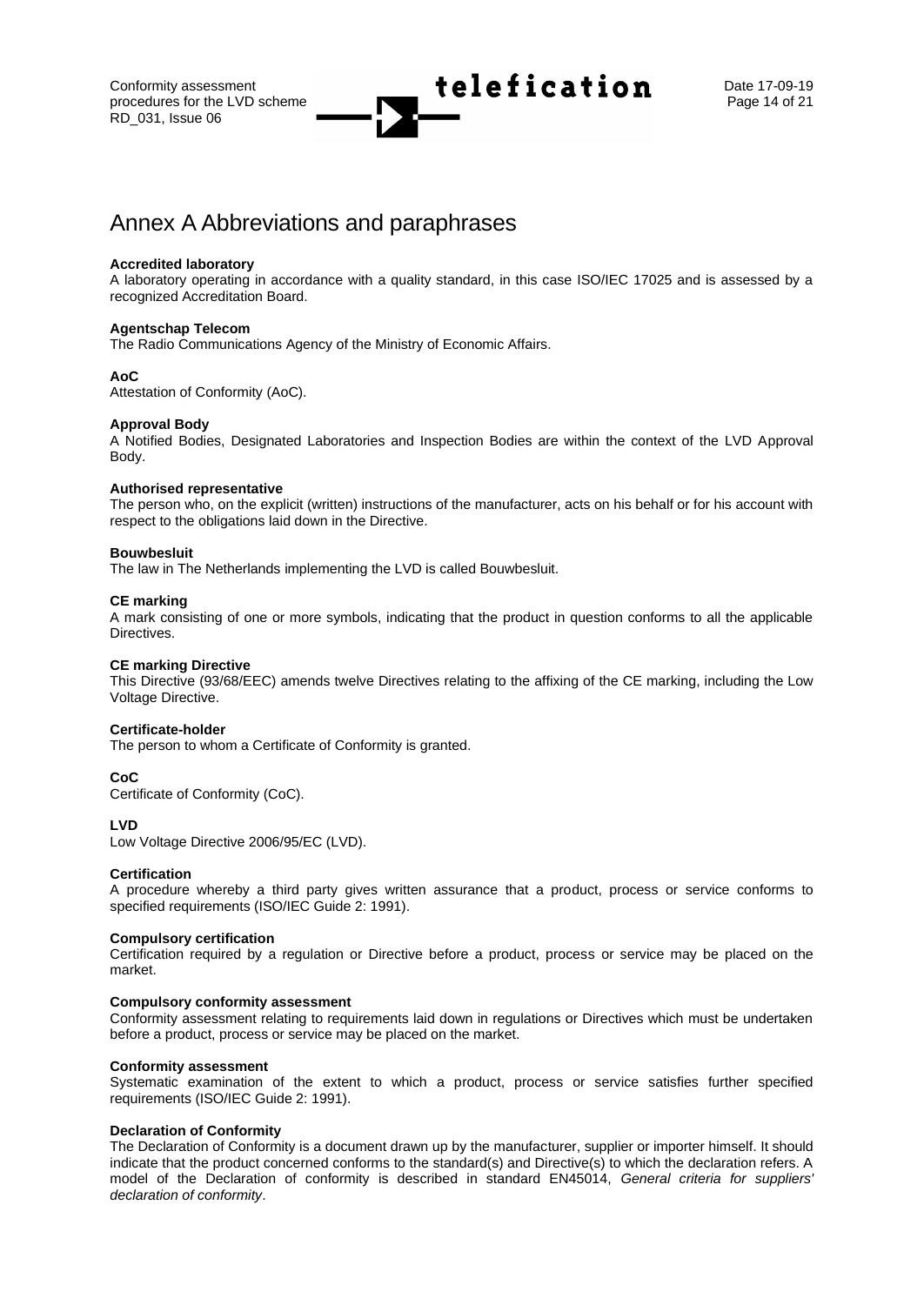When an Attestation of Conformity is part of the conformity assessment process, a Declaration of Conformity must be drawn up too. In this declaration one may refer to the Certificate of Conformity, instead of listing all applicable standards.

#### **DoC**

Declaration of Conformity (DoC).

#### **Dutch Council for Accreditation**

The Accreditation Body in The Netherlands in called Raad voor Accreditatie (in Dutch) or Dutch Council for Accreditation (in English).

#### **EC type-examination procedure**

A certification procedure whereby a Notified Body assesses the design, possibly by means of tests, of a representative specimen of the production envisaged.

#### **EEA**

The European Economic Area (EEA) comprises the member states of the European Union plus Norway, Iceland and Lichtenstein.

#### **EOTA**

European Organisation for Technical Approvals (EOTA).

#### **ETA**

European Technical Approval (ETA).

#### **ETAG**

European Technical Approval Guideline (ETAG).

#### **ISO/IEC 17065**

The standard for accreditation of certification bodies is ISO/IEC 17065.

#### **Essential requirements**

These are general criteria which products must satisfy before they may be placed on the market of the EEA. The essential requirements relate mainly to safety, health and the environment.

#### **Family**

A type<sup>7</sup> may comprise several product variants in so far as the differences between them do not affect the safety level and the other performance requirements of the product. Several family variants of the product may be marketed. These family variants are all based on the same design, but the (host-dependent) options, version, etc. differ. The product variants form, as it were, a product family only then when in all possible configurations and/or versions at least one part has certain uniqueness. Family name refers to the totality of all possible (family) variants.

#### **Harmonised standard**

A harmonised standard is a standard published by the European Commission in the Official Journal of the European Union under the scope of a Directive. Compliance to a harmonised standard provides presumption of compliance to the essential requirements of the Directive.

#### **Importer**

Any person who places on the market of the EEA, a product from a third country.

#### **Internal control of production**

A conformity assessment procedure whereby the manufacturer assesses the design and production of his products himself.

#### **ISO/IEC 17025**

The standard for the accreditation of test laboratories in ISO/IEC 17025.

#### **Telefication**

Notified Body under the LVD with identification number 0560.

Directive 98/13/EC, Annex 1.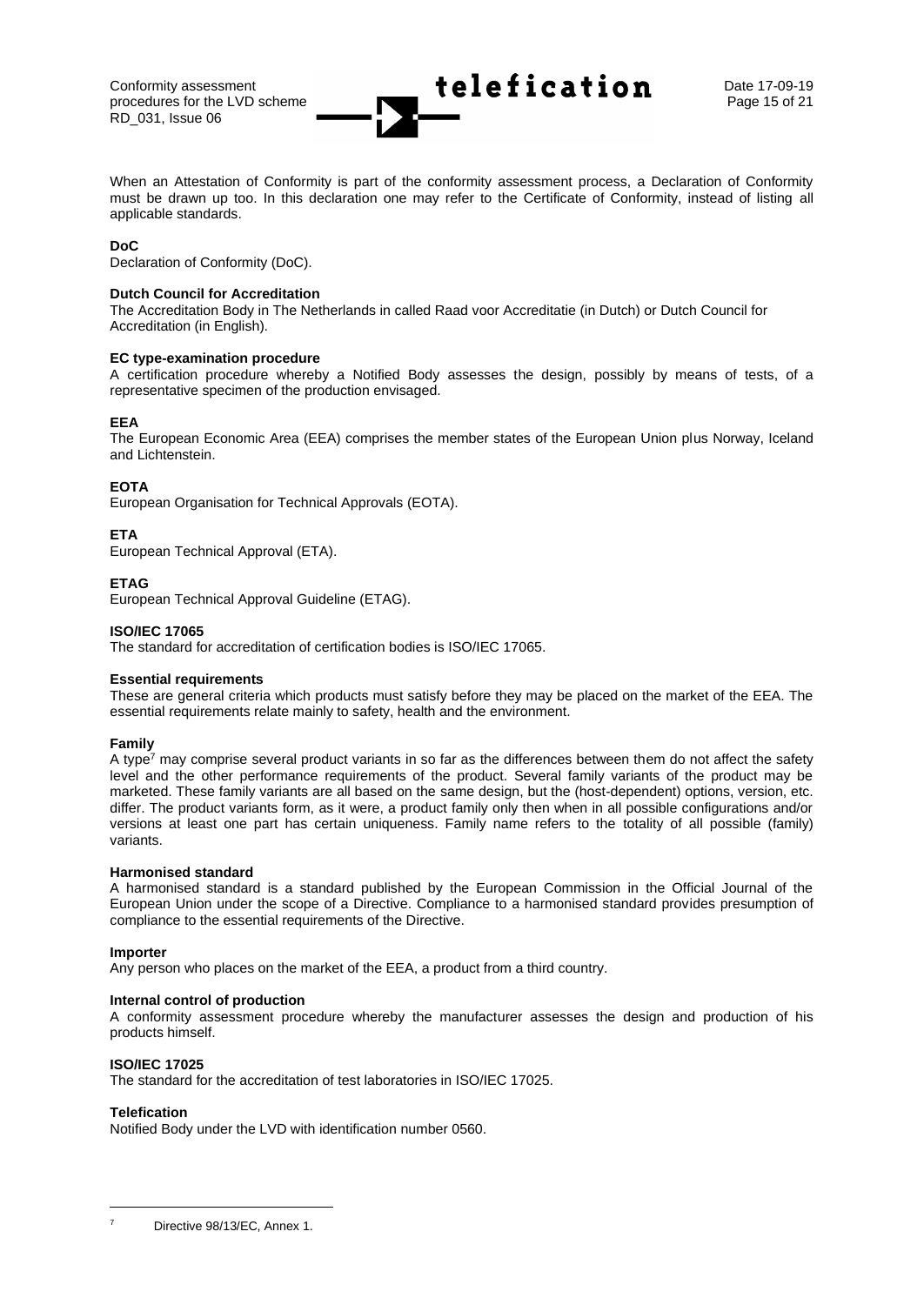Conformity assessment  $\begin{array}{ccc} \uparrow \\ \downarrow \end{array}$  **telefication** Date 17-09-19

#### **Manufacturer**

The person responsible for designing and manufacturing a product covered by a Directive with the view to placing it on the market of the EEA on his own behalf.

#### **Nando**

Nando is the website of the European Commission giving access to a database with all the designated and notified bodies under EU Directives.

#### **Notified Body**

A Notified Body is a third party authorised to carry out the tasks relating to approvals described in a European Directive. In general, a Notified Body can be regarded as a competent approvals body in a field where approval (certification) of a product is compulsory by law. A Notified Body is designated by the Member State of its establishment. A Member State of the EEA (European Economic Area) can only designate bodies falling within its sphere of competence.

Bodies designated by a Member State should satisfy criteria relating to proficiency, independence, impartiality, etc. In this connection, European standards ISO/IEC 17065 and EN ISO/IEC 17021-1 are particularly important. The body is then notified to the European Commission and the other Member States of the EEA and thereby acquires the status of the "Notified body".

#### **OEM products**

An approval-holder may market the same product under different model designations and/or trademarks. One approval is issued for the product in which all the relevant model designations and/or trademarks are listed. (OEM = Original Equipment Manufacturer.)

#### **Placing on the market**

The first moment when a product, covered by a Directive, being made available, for payment or free or charge, on the market of the EEA with a view to its distribution and/or use in the territory of the EEA.

#### **Putting into service**

The first use by the end user within the EEA, of a product covered by a Directive.

#### **Raad voor Accreditatie**

The Accreditation Body in The Netherlands in called Raad voor Accreditatie (in Dutch) or Dutch Council for Accreditation (in English).

#### **Standard**

A standard is a technical specification drawn up by a recognised standards organisation (CEN, CENELEC or ETSI) for repeated or continuous application, but with which compliance is not necessarily compulsory.

#### **Technical specification**

A technical specification is the specification contained in a document which lays down the characteristics required of a product such as quality levels, performance, safety, dimensions, including the requirements applicable to the product as regards terminology, symbols, tests and test methods, packaging, marking and labelling.

#### **Trademark**

Trademark refers to the generic (brand) name under which a certain product is marketed.

#### **Model designation**

Model designation refers to the unique name under which a certain product is marketed.

#### **VROM**

The Dutch ministry responsible for the implementation of the LVD is called Ministry of Volkshuisvesting, Ruimtelijke Ordening en Milieu (VROM).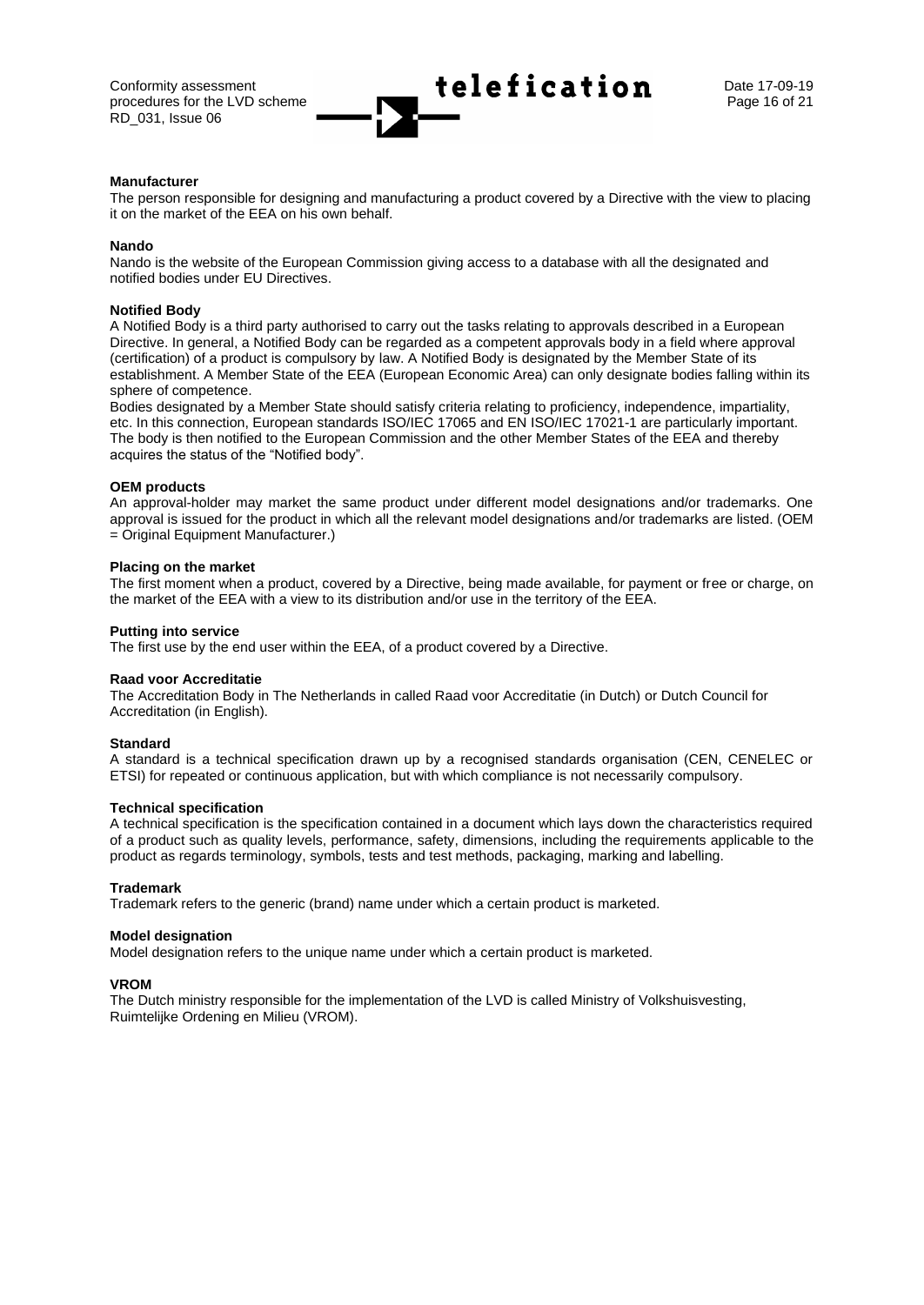Conformity assessment Date 17-09-19

## <span id="page-16-0"></span>Annex B The Declaration of Conformity

The Declaration of conformity is a document drawn up by the manufacturer, supplier or importer himself. The purpose of the declaration is to indicate that the product in question conforms to the standard(s) and Directive(s) to which the declaration refers. A model of the Declaration of Conformity is described in the standard EN45014, *General criteria for suppliers' declaration of conformity*.

All new-approach Directives require a Declaration of Conformity (to type) to be drawn up for each product. If multiple Directives apply you may also draw up one declaration for all these Directives together, in which you specify all the standards and references of all applicable Directives.

### <span id="page-16-1"></span>*B.1 Content of the declaration*

The declaration must contain sufficient information to identify all the products referred to. At least the following information must be provided:

- the name and address of the manufacturer/importer issuing the declaration;
- the identification of the product (name, type or model, batch or serial number, possibly the origin and numbers of articles);
- an accurate, complete and clear statement of the standards and/or technical solutions referred to;
- the date of issue;
- name and signature or equivalent authentication of the authorised representative;
- the statement that the declaration has been issued entirely on the responsibility of the manufacturer/importer;
- a reference to the Directives that apply.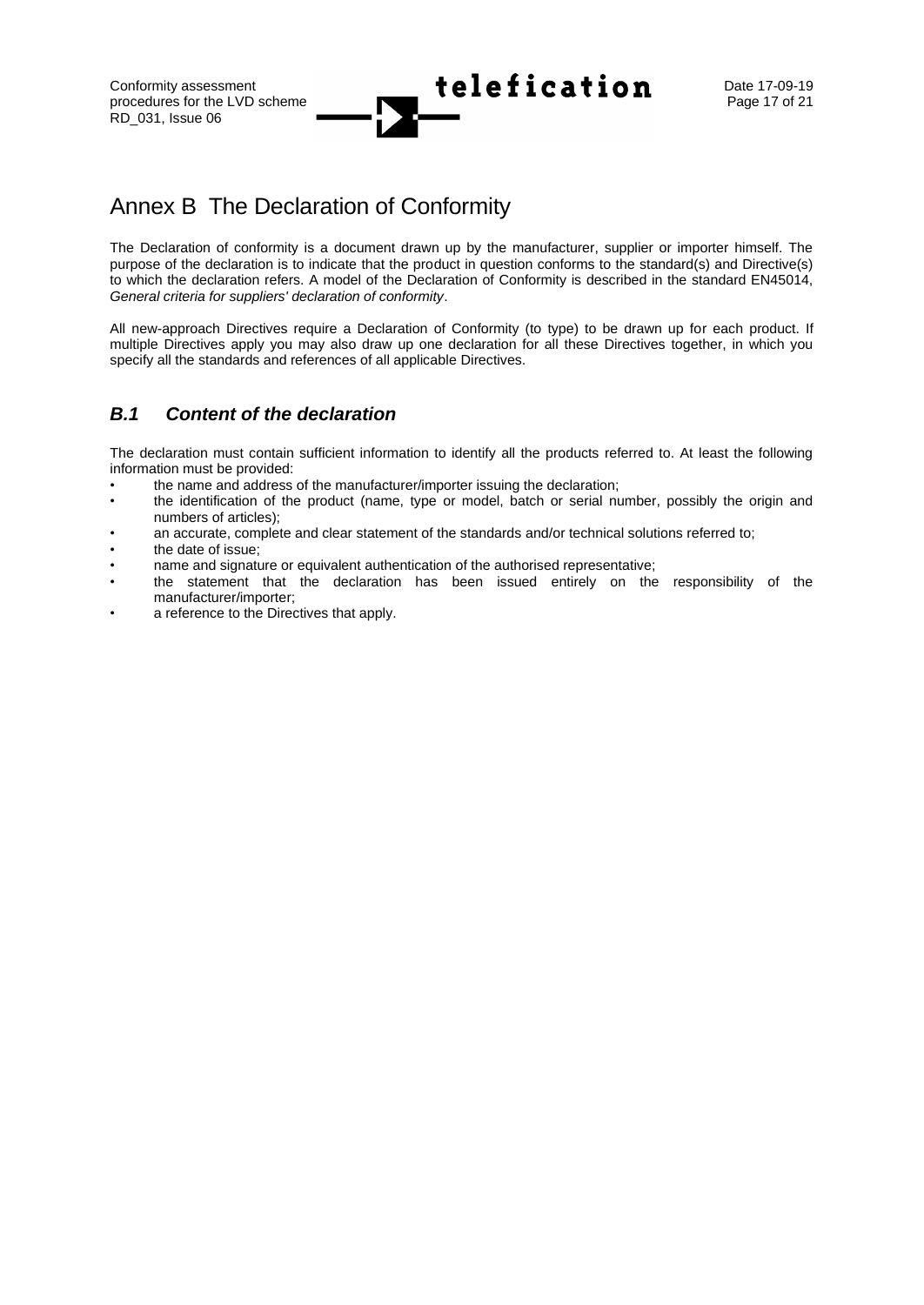Conformity assessment<br>procedures for the LVD scheme **telefication** Date 17-09-19<br>Page 18 of 21 procedures for the LVD scheme RD\_031, Issue 06

### <span id="page-17-0"></span>*B.2 Drawing up a declaration*

It is recommended that declarations are drawn up on letter headed paper of the company and that original copies are forwarded to Telefication together with the application in question. However, Telefication can provide you with some generic declaration forms to complete.

*Model 1: The Declaration of conformity to type relating to the LVD*

| Declaration of conformity                                                                                                                                  |  |  |  |  |
|------------------------------------------------------------------------------------------------------------------------------------------------------------|--|--|--|--|
| We (Name and address)                                                                                                                                      |  |  |  |  |
| hereby declare entirely on our own responsibility that the product:<br>(Name, type, etc.)                                                                  |  |  |  |  |
| to which this declaration relates, conforms to the following standard(s) or normative<br>document(s):<br>(Titles and publication dates of the standard(s)) |  |  |  |  |
| in accordance with the provisions of European Directive 2006/95/EC.                                                                                        |  |  |  |  |
| (Place and date)                                                                                                                                           |  |  |  |  |
| (Name and signature)                                                                                                                                       |  |  |  |  |
|                                                                                                                                                            |  |  |  |  |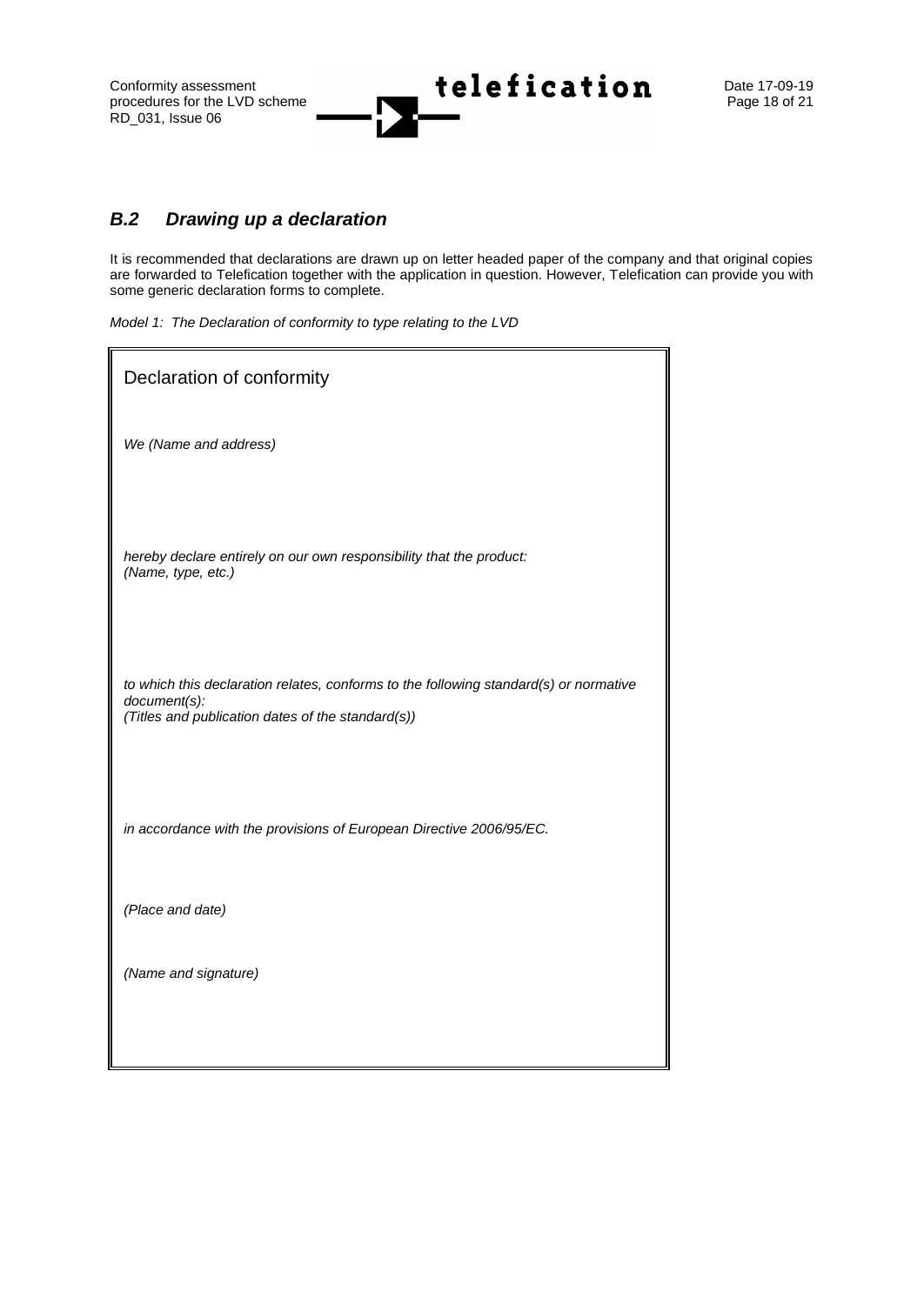procedures for the LVD scheme RD\_031, Issue 06

## <span id="page-18-0"></span>Annex C Decisions under the LVD

**Decisions of the European Commission related to the LVD (as per January 2007)**

• None.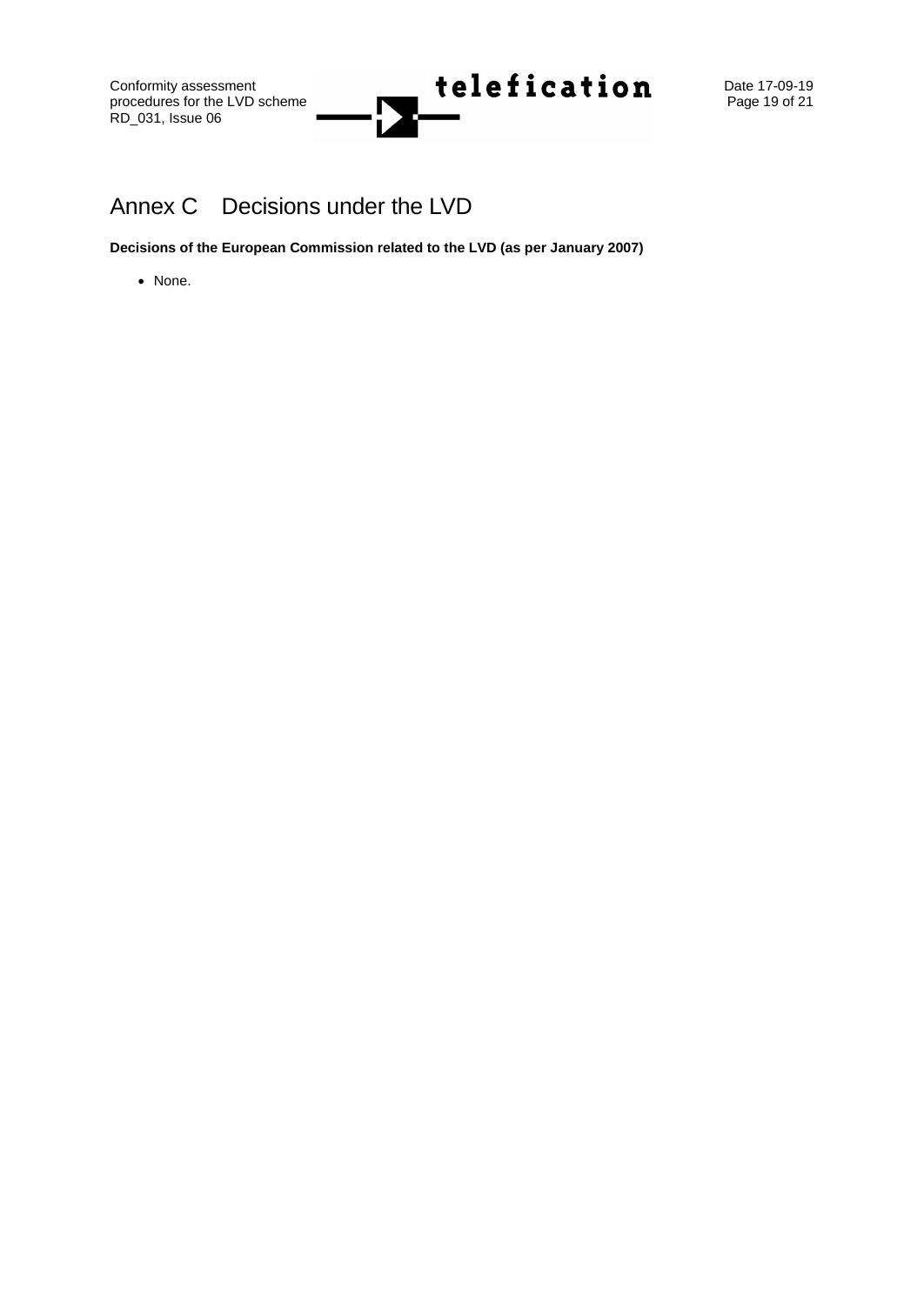procedures for the LVD scheme RD\_031, Issue 06

# Conformity assessment<br>procedures for the LVD scheme **telefication** Date 17-09-19

## <span id="page-19-0"></span>Annex D Forms and documents

#### **General**

Several forms and documents are available to assist you in applying for product certification. The list below covers the most important documents relevant to the LVD.

*For Attestation of Conformity:*

- **RD\_031** LVD Conformity assessment procedures (this document)
- **RF\_100** General Application form of Telefication
- **RQ\_160** Termination (expiration), reduction, suspension and withdrawal of Certificates

Telefication can provide you with original copies of these documents, but you may also use photocopies or printouts obtained from the website.